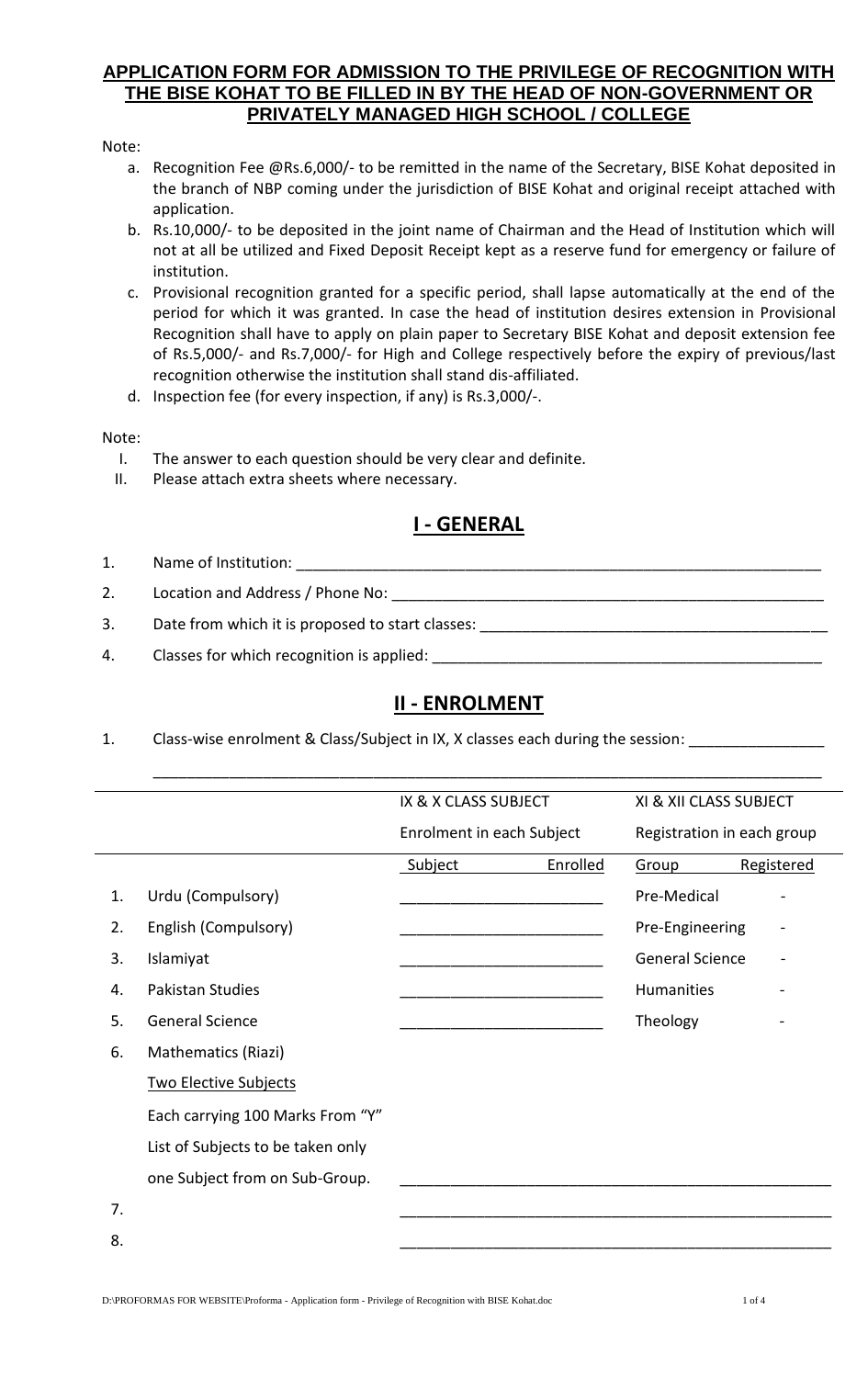#### **SCIENCE GROUP**

In addition to fixed compulsory subjects, the following subjects in Science Group shall invariably be offered for correct combination & subject-wise enrolment may be noted against each:

|    | Subject        | Enrolment in IX Class | Enrolment in X Class |
|----|----------------|-----------------------|----------------------|
| Α. | Biology        |                       |                      |
| В. | <b>Physics</b> |                       |                      |
| C. | Chemistry      |                       |                      |

### **III – BOARD OF GOVERNORS**

- 1. Has it a Board of Governors? If so, how is it constituted? List to be attached \_\_\_\_\_\_\_\_\_\_\_\_\_\_\_\_\_\_\_\_\_\_\_\_\_\_\_\_\_\_\_\_\_\_\_\_\_\_\_\_\_\_\_\_\_\_\_\_\_\_\_\_\_\_\_\_\_\_\_\_\_\_\_\_
- 2. Is the Head of the Institution a member of the Board of Governors? \_\_\_\_\_\_\_\_\_\_
- 3. Name and address of the Manager/Secretary of the Board of Governors
- 4. A copy of the constitution (if any) to be attached

## **IV – STAFF**

\_\_\_\_\_\_\_\_\_\_\_\_\_\_\_\_\_\_\_\_\_\_\_\_\_\_\_\_\_\_\_\_\_\_\_\_\_\_\_\_\_\_\_\_\_\_\_\_\_\_\_\_\_\_\_\_\_\_\_\_\_\_\_\_\_\_\_\_\_\_\_\_\_\_\_\_\_\_\_\_

\_\_\_\_\_\_\_\_\_\_\_\_\_\_\_\_\_\_\_\_\_\_\_\_\_\_\_\_\_\_\_\_\_\_\_\_\_\_\_\_\_\_\_\_\_\_\_\_\_\_\_\_\_\_\_\_\_\_\_\_\_\_\_\_\_\_\_\_\_\_\_\_\_\_\_\_\_\_\_

\_\_\_\_\_\_\_\_\_\_\_\_\_\_\_\_\_\_\_\_\_\_\_\_\_\_\_\_\_\_\_\_\_\_\_\_\_\_\_\_\_\_\_\_\_\_\_\_\_\_\_\_\_\_\_\_\_\_\_\_\_\_\_\_\_\_\_\_\_\_\_\_\_\_\_\_\_\_\_\_

\_\_\_\_\_\_\_\_\_\_\_\_\_\_\_\_\_\_\_\_\_\_\_\_\_\_\_\_\_\_\_\_\_\_\_\_\_\_\_\_\_\_\_\_\_\_\_\_\_\_\_\_\_\_\_\_\_\_\_\_\_\_\_\_\_\_\_\_\_\_\_\_\_\_\_\_\_\_\_\_

\_\_\_\_\_\_\_\_\_\_\_\_\_\_\_\_\_\_\_\_\_\_\_\_\_\_\_\_\_\_\_\_\_\_\_\_\_\_\_\_\_\_\_\_\_\_\_\_\_\_\_\_\_\_\_\_\_\_\_\_\_\_\_\_\_\_\_\_\_\_\_\_\_\_\_\_\_\_\_\_

\_\_\_\_\_\_\_\_\_\_\_\_\_\_\_\_\_\_\_\_\_\_\_\_\_\_\_\_\_\_\_\_\_\_\_\_\_\_\_\_\_\_\_\_\_\_\_\_\_\_\_\_\_\_\_\_\_\_\_\_\_\_\_\_\_\_\_\_\_\_\_\_\_\_\_\_\_\_\_\_

\_\_\_\_\_\_\_\_\_\_\_\_\_\_\_\_\_\_\_\_\_\_\_\_\_\_\_\_\_\_\_\_\_\_\_\_\_\_\_\_\_\_\_\_\_\_\_\_\_\_\_\_\_\_\_\_\_\_\_\_\_\_\_\_\_\_\_\_\_\_\_\_\_\_\_\_\_\_\_\_

- 1. Whether the teachers teaching to various subjects in  $9^{th}$ ,  $10^{th}$ ,  $11^{th}$ ,  $12^{th}$ , classes are according to Board Calendar? Their names and qualifications.
- 2. Staff statement showing their Professional qualifications on prescribed form be attached: \_\_\_\_\_\_
- 3. Are the teachers employed on written agreement? \_\_\_\_\_\_\_\_\_\_\_\_\_\_\_\_\_\_\_\_\_\_\_\_\_\_\_\_\_
- 4. What are the Scales and Pay of the teachers/others staff?
- 5. Is dearness allowance paid?
- 6. Does the institution maintain Provident Fund or pension (or both) for teachers?
- 7. What is the percentage of contribution made by institution towards provident fund?
- 8. Are there any service Rules? Attach a copy. \_\_\_\_\_\_\_\_\_\_\_\_\_\_\_\_\_\_\_\_\_\_\_\_\_\_\_\_\_\_\_\_\_

# **V – FINANCE**

1. Does the institution possess an endowment fund?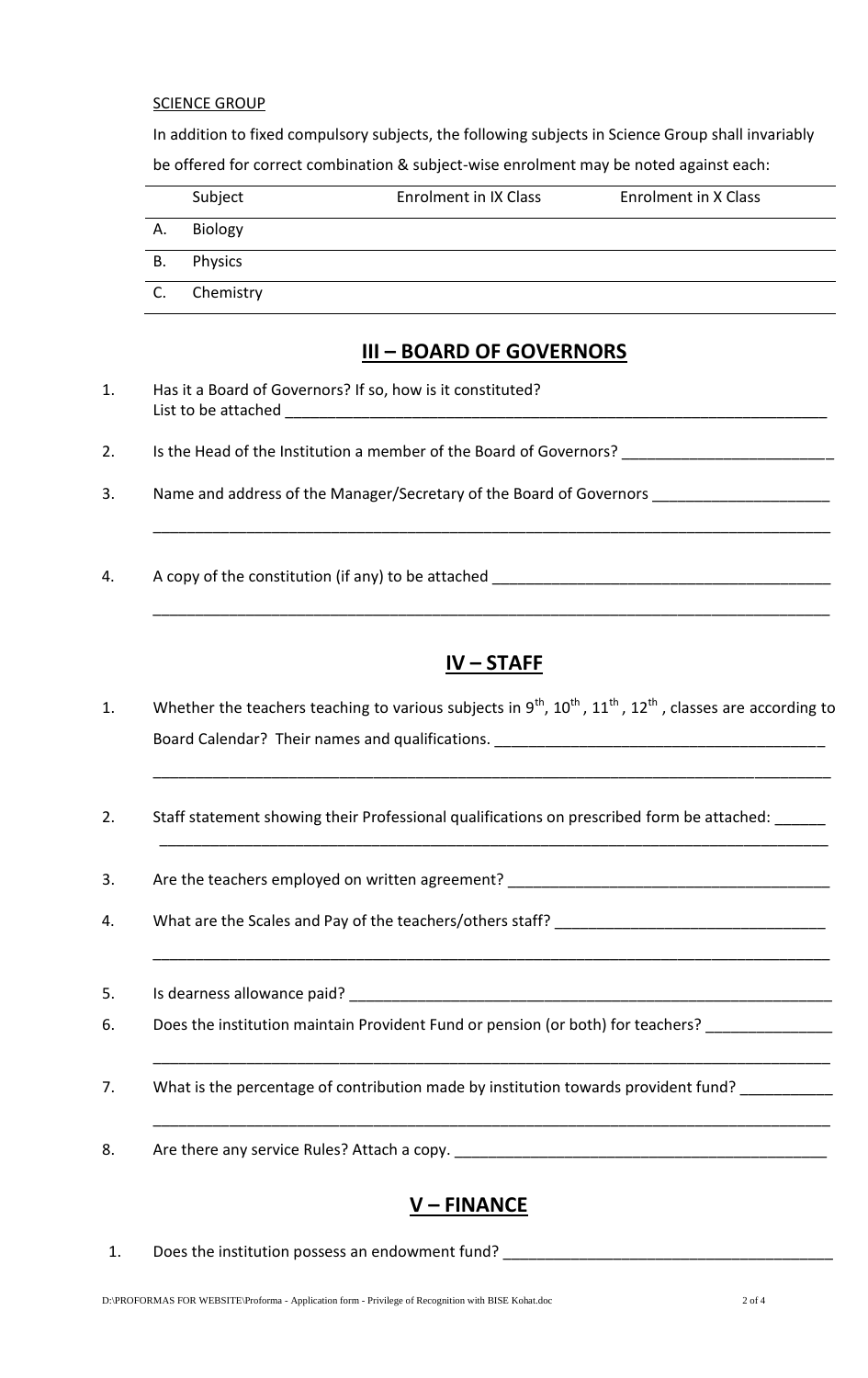| 2. |                                                                                                     |  |  |
|----|-----------------------------------------------------------------------------------------------------|--|--|
|    |                                                                                                     |  |  |
|    |                                                                                                     |  |  |
|    |                                                                                                     |  |  |
|    |                                                                                                     |  |  |
| 3. | How has the expected annual income form fee been worked out? ____________________                   |  |  |
| 4. |                                                                                                     |  |  |
| 5. |                                                                                                     |  |  |
|    | <u>VI – BUILDING</u>                                                                                |  |  |
| a. |                                                                                                     |  |  |
| b. | Does the institution posses a building of its own? Or Rented, Monthly Rent? _______________________ |  |  |
| c. |                                                                                                     |  |  |
| d. |                                                                                                     |  |  |
| e. |                                                                                                     |  |  |
| f. |                                                                                                     |  |  |
| g. | Is there a Committee Room for holding meetings, etc. of the staff? ________________________________ |  |  |
| h. |                                                                                                     |  |  |
| i. |                                                                                                     |  |  |
| j. | Is the Head of the institution residing in or near the premises of the institution? _______________ |  |  |
|    | <u>VII – HOSTEL</u>                                                                                 |  |  |
| 1. |                                                                                                     |  |  |
| 2. |                                                                                                     |  |  |
| 3. |                                                                                                     |  |  |
| 4. | What are the qualifications of the Supt/Warden? _________________________________                   |  |  |
| 5. |                                                                                                     |  |  |
| 6. |                                                                                                     |  |  |
|    | <u>VIII – PLAY GROUND</u>                                                                           |  |  |

| Does the institution possess play ground? Give details  |
|---------------------------------------------------------|
| Are the playgrounds near the institution or the holtel? |